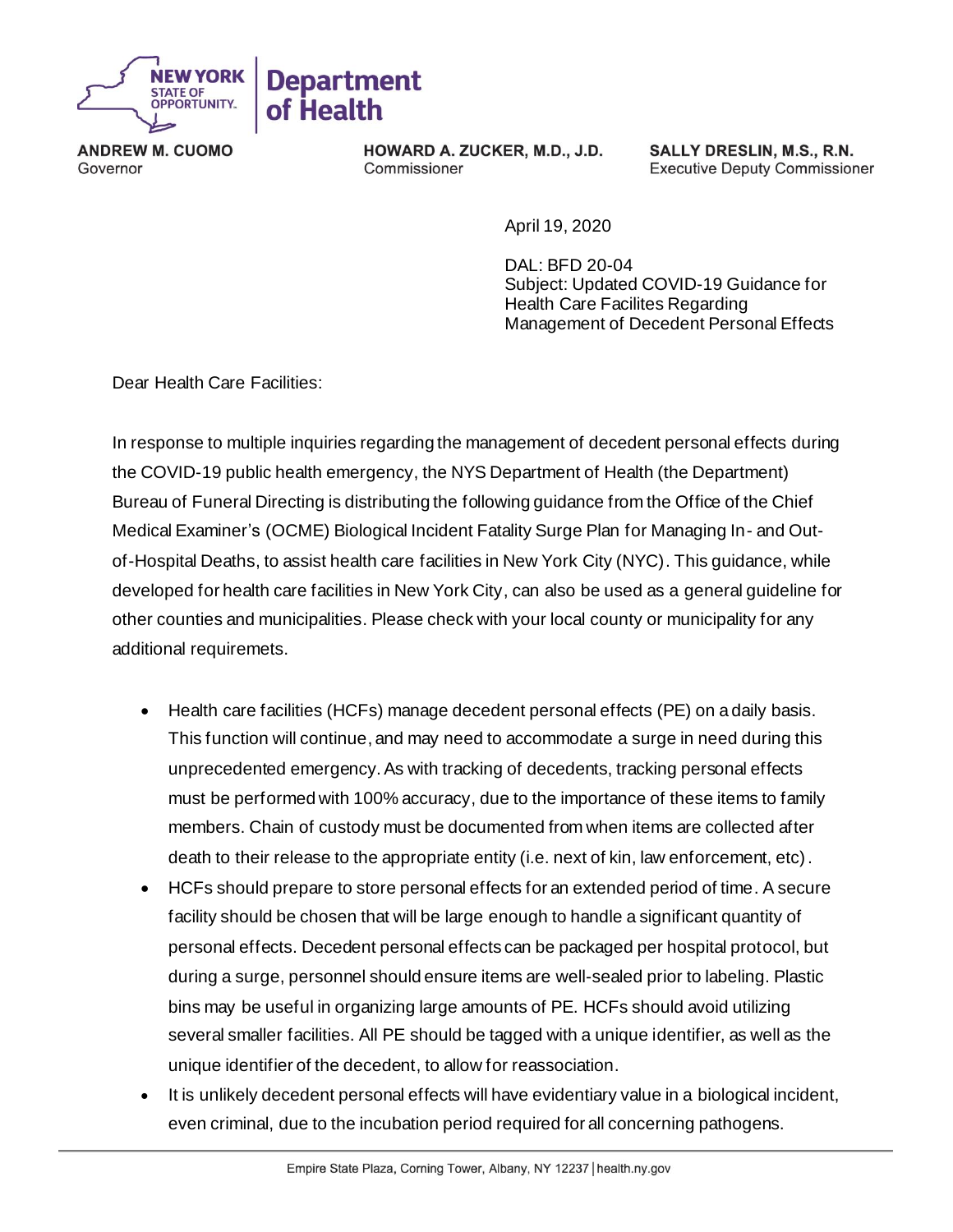However, during a criminal incident, law enforcement may request personal effects be released to them for further analysis.

In consultation with our epidemiology staff, the Department is providing this additional guidance for managing the personal belongings of deceased patients or residents confirmed or suspected to have COVID-19 at healthcare facilities. Certain recommendations may only be applicable in long-stay settings, such as nursing homes.

# **Preparation for Storage of Personal Effects**

- Identify a clean, secure room, large enough to store the anticipated amount of personal effects (PE).
- Obtain boxes and bags necessary for storage. Clear plastic containers and bags might be preferable, as they allow contents to be seen.
- Educate staff on the policies and procedures in place at your facility.

# **Handling of Personal Effects**

General guidelines:

- Wear disposable gloves when handling all PE of the deceased resident. Additional personal protective equipment (PPE) can be worn in accordance with your facility's current policies and practices.
- Wash your hands with soap and water, for a minimum of 20 seconds, or use alcoholbased hand rub containing at least 60% alcohol, after removing all PPE.
- Waste, including discarded gloves, masks, and gowns, can be disposed of using your facility's normal practices.

# For clothing and other fabric items:

- Discard or launder cloth items that are wet or contaminated with bodily fluids.
- Do not shake clothing or other cloth items. Shaking contaminated cloth items might disperse the virus through the air.
- For clean, dry cloth items, either pack items directly into bags or launder the items, if feasible.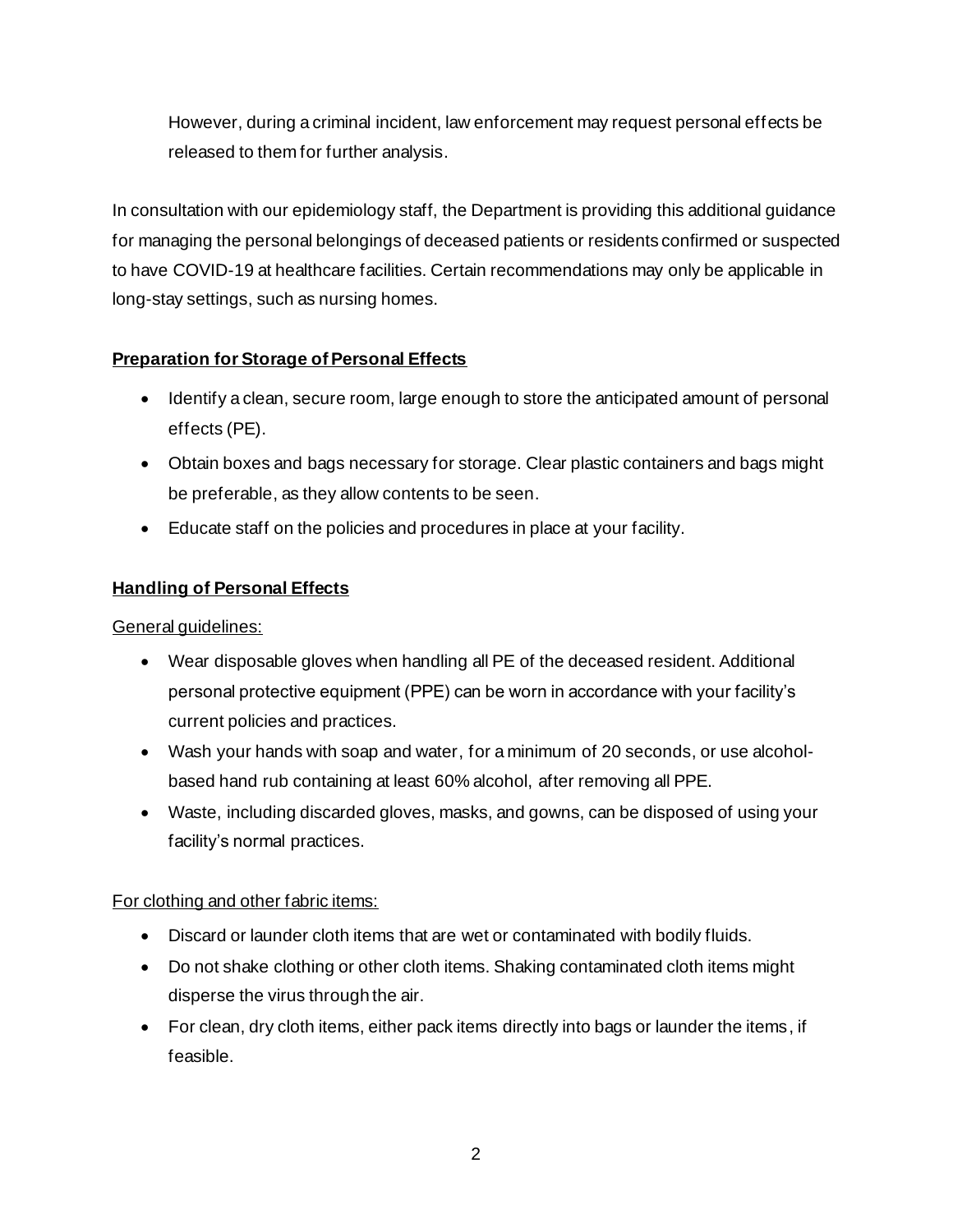- $\circ$  If packing items without laundering, indicate this on the bag, and provide general instructions to the family on laundering items.
- Clothing and similar items should be laundered in accordance with the manufacturer's instructions.
	- $\circ$  If possible, launder items using the warmest appropriate water setting for the items and dry items completely.
- Dirty laundry from an ill person can be washed with other people's items.
- Clean and disinfect clothes hampers.

## For other personal items (e.g. books, photos, other mementos):

- Personal items should be wiped or sprayed with a sanitizing solution that contains 70% alcohol before placing in the boxes. If an item cannot be sanitized and is not an important keepsake for the family, consider discarding; however, the item should be recorded as discarded for tracking purposes. Important items or keepsakes that cannot be easily sanitized should be placed in plastic bags before putting them into boxes.
- For electronic devices, follow the manufacturer's instructions for cleaning and disinfection. If no guidance is available, use wipes or sprays containing at least with 70% alcohol (such as alcohol sprays or wipes). Do not saturate device.
- Other washable hard surfaces can be wiped with surface disinfectants containing 70% alcohol.

## Handling of items by family members:

- There is a possibility that when items are returned to family members, they may be handled without PPE. Given that much is unknown about this virus, it is hard to reliably predict how long virus may remain infectious on contaminated surfaces.
- Therefore, family members should be cautioned to wait at least 7 days before unpacking items from bags and boxes.

Additionally, the Bureau of Funeral Directing offers the following guidance that should be observed when releasing any decedent and their personal effects from the facility:

• If the family members are allowed to come to the facility after the death has occurred, face masks and social distancing should be practiced by the family. Personal effects should be offered to the family at this time, if not being stored in accordance with the